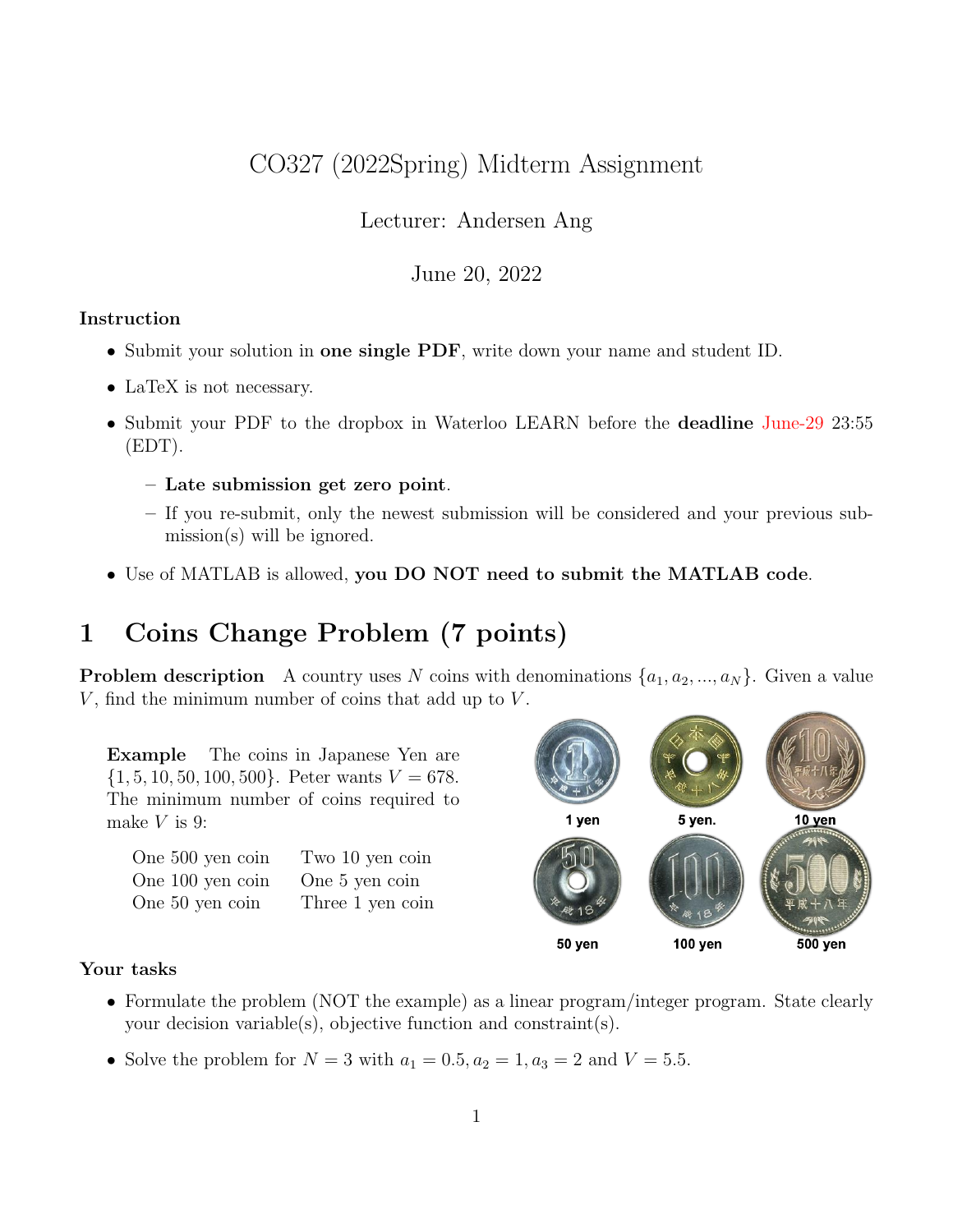# 2 Employee scheduling (13 points)

You have a 24-hour supermarket. The supermarket has the following minimal requirements for cashiers:

| Period                                                                                |                                       |     | - 3- |     |     |  |
|---------------------------------------------------------------------------------------|---------------------------------------|-----|------|-----|-----|--|
| Time of the day (in 24-hour format) $ 3-7 \t 7-11 \t 11-15 \t 15-19 \t 19-23 \t 23-3$ |                                       |     |      |     |     |  |
| Wages                                                                                 | 110                                   | 100 | 100  | 107 | 107 |  |
| Minimum no. of cashiers needed                                                        | $\begin{array}{cc} 1 & 2 \end{array}$ | 10. |      |     |     |  |

Table 1: The wages and minimum number of cashiers for each work period.

Period 1 follows immediately after period 6. A cashier works 8 consecutive hours, starting at the beginning of one of the six periods. Different periods have different wages.

- 1. Your goal is to determine a daily employee worksheet (how many cashier in each time period) which satisfies the requirements with the least wages. Formulate this problem as a linear program/integer program. State clearly your decision variable(s), objective function and constraint(s). (8 points)
- 2. Solve the problem, how many cashier you need in each period? What is the total wages? (2 points)
- 3. At the solution, identify which constraint is active and which constraint is inactive. (3 points)